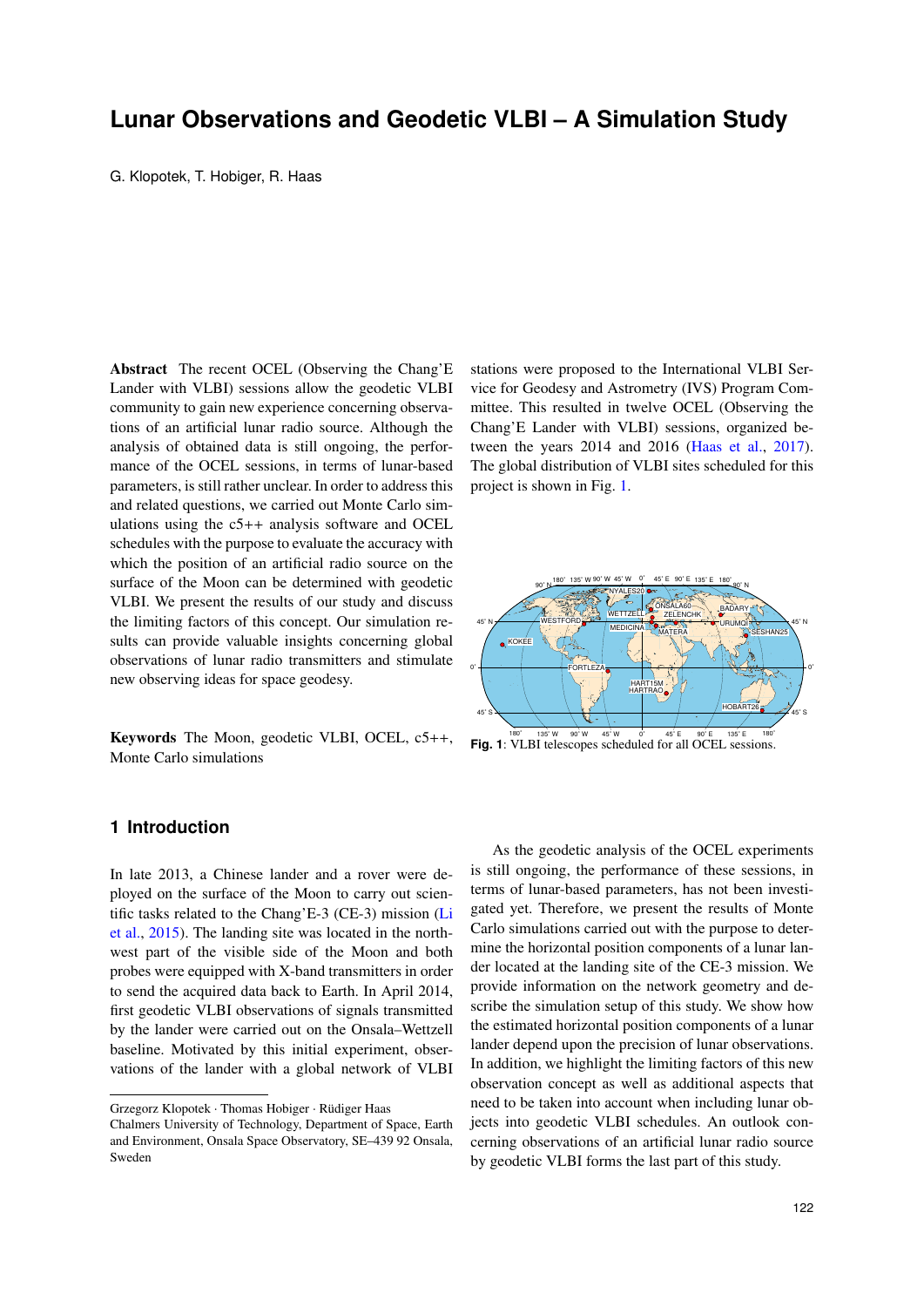### **2 Data**

In order to investigate the concept of lunar observations incorporated into geodetic VLBI schedules, the OCEL schedules were utilized in our simulations. As stated by Haas et al. (2017), the combination of lunar and quasar observations for creating the 24-hour OCEL schedules was carried out in a semi-automatic fashion using SKED (Gipson et al., 2010). The aim was to achieve an alternating sequence of two type of thirty minute long observing blocks. The first type were "standard geodetic blocks", i.e. scheduled using the standard automated scheduling strategy in SKED, and the second type were "lunar blocks". The latter were scheduled manually with alternating observations to the CE-3 lander and near-by radio sources. The scans to the CE-3 lander were fixed to be 30 s long, while the length of the radio source scans was determined as usual to achieve the target SNR. For most OCEL sessions these blocks spanned throughout the whole 24 hour session and alternated with same-length blocks of automatically-scheduled quasar observations. However, in particular for the early OCELs, the lunar lander was not active throughout the whole 24 h, so that only a fraction of the 24 h session could be filled with lunar blocks. Furthermore, due to the "Pacific gap", i.e. the rather low density of VLBI stations between East Asia and the Americas in the OCEL sessions, it occurred often that the lunar lander was only visible for a single station durin several hours, thus permitting to schedule lunar blocks. On average, this scheduling strategy resulted in about 16 % of lunar observations per session. The list of OCEL schedules along with session-specific information is presented in Tab. 1.

#### **3 Simulation setup**

All simulations were performed with the c5++ analysis software (Hobiger et al., 2010), in which VLBI observables are simulated by including three major error sources, i.e. zenith wet delays  $(ZWD_1 \text{ and } ZWD_2)$ , station clock variations (*clk*1, *clk*2), and a baseline noise (τ*rnd*). This can be expressed as

$$
\tau_{sim} = \tau_g + (ZWD_2 \cdot m_w(\varepsilon_2) + clk_2)
$$
  
-(ZWD\_1 \cdot m\_w(\varepsilon\_1) + clk\_1) + \tau\_{rnd}, (1)

where  $m_w(\varepsilon_i)$  is the wet mapping function for the elevation angle  $\varepsilon_i$  at the *i*<sup>th</sup> station and  $\tau_g$  corresponding to a geometric VLBI delay. In the case of lunar observations,  $\tau_g$  is computed following Duev et al. (2012).

The simulated ZWD and clock values were modeled us-

ing a standard parametrization applied in geodetic VLBI simulations (Halsig et al., 2016; Kareinen et al., 2017). Quasar observations were generated using the Gaussian distribution with the standard deviation of 14.14 mm (47 ps). In the case of lunar observations, twenty levels of τ*rnd* were considered. They spanned from 1.41 mm to 141.4 mm in logarithmic steps in order to investigate the relation between the precision of lunar observations and the lunar lander's position estimates. Thus, the lunar observation precision is related not only to the theoretical uncertainty of a group delay observable, which in this case amounts to few millimeters, but includes also additional error contributions.

All twelve OCEL schedules created semi-automatically in SKED were converted to VLBI experiment (VEX) files and formed the basis of the following simulations. Station positions and Earth Orientation Parameters (EOP) were fixed to their a priori values and only the lunar position of the lander was solved for. Clock offsets (w.r.t. a reference clock) and troposphere (zenith wet delays, north and east tropospheric gradients) parameters were estimated using piece-wise linear offsets and following usual temporal resolution choices for these four nuisance parameters. Each of the OCEL sessions was simulated one hundred times for each of the twenty lunar observation precision levels. The estimated horizontal position components (φ*lan*, λ*lan*) of the lunar lander along with its a priori position were used to compute two-dimensional position repeatabilities. The latter were expressed in the form of Weighted Root Mean Square errors (*WRMS* <sub>2*D*</sub>). The height component was not included in the estimation process and it was fixed to an arbitrary value of 0.00 m.

#### **4 Results**

The computed WRMS $_{2D}$  values are presented in Fig. 2 for different levels of the lunar observation precision. For the best-performing OCEL session (RD1601) and millimeter-level precise lunar observations, the two-dimensional position accuracies settle around ten centimeters. In the presence of only measurement noise, the obtained WRMS<sub>2D</sub> values should linearly depend upon  $\tau_{rnd}$ . However, similar repeatabilities for the lunar observation precision up to ten millimeters are related, to a major extent, to the effect of the tropospheric variation. The latter, in general, dominates the noise budget of geodetic VLBI and a better handling of this effect along with the lower measurement noise could lead in the future to an improved determination of the position of the lander on the Moon.

In the case of single-frequency observations, one needs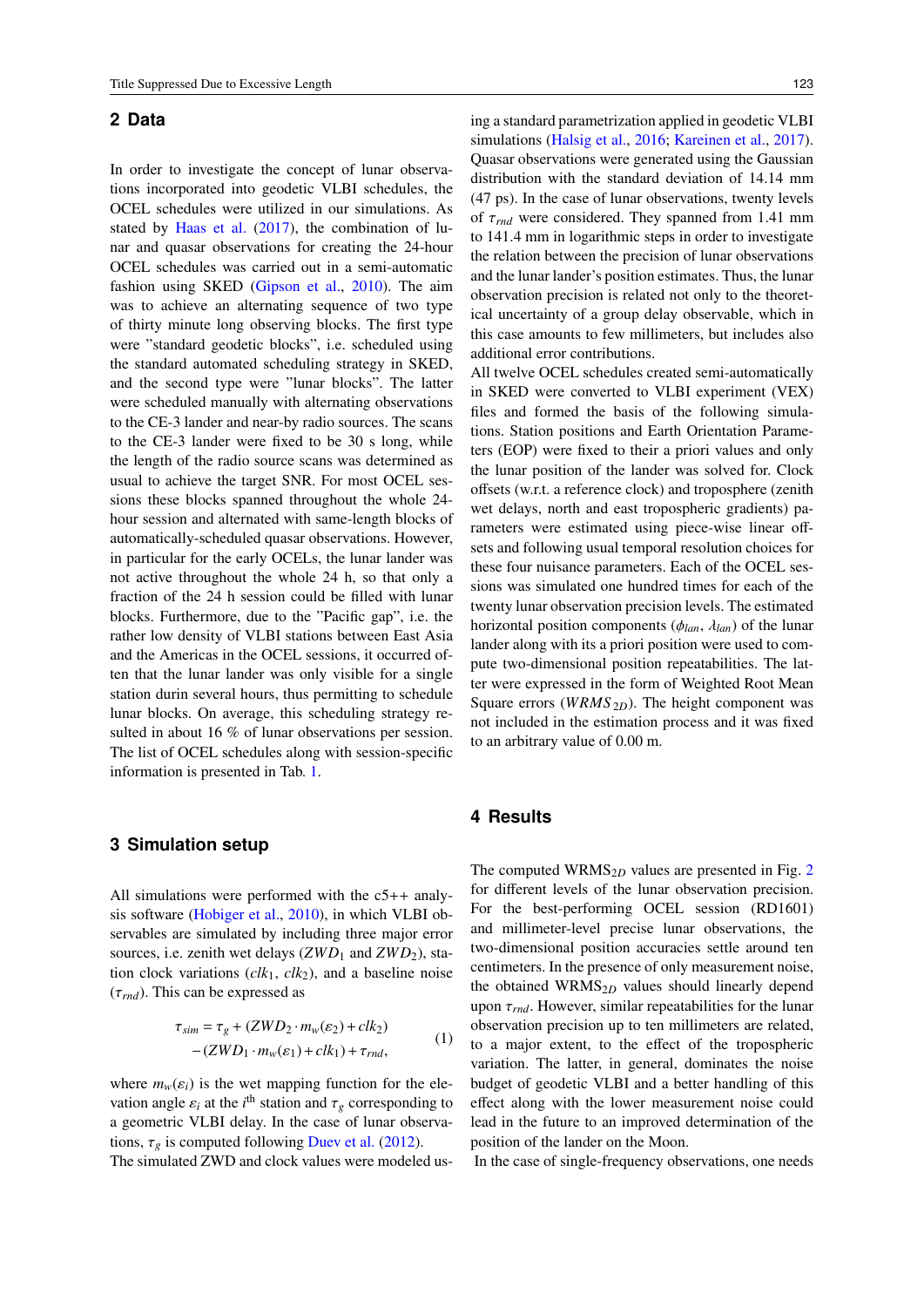|     |                                                              | Participating VLBI telescopes |         |         |          |                |       |                |          |                 |  |                    |         | Number   |          |           |          |
|-----|--------------------------------------------------------------|-------------------------------|---------|---------|----------|----------------|-------|----------------|----------|-----------------|--|--------------------|---------|----------|----------|-----------|----------|
|     | Number Session                                               | BADARY                        | FORTLEZ | HARTRAO | HOBART26 | <b>HARTISM</b> | KOKEE | <b>KUNMING</b> | NYALES20 | <b>ONSALA60</b> |  | SESHAN25<br>URUMQI | WETTZEL | ZELENCHK | Stations | unar obs. | All obs. |
| #1  | RD1405   Bd - Hh Ho - - - Ny On Sh - Wz Zc   $8$   1018 8021 |                               |         |         |          |                |       |                |          |                 |  |                    |         |          |          |           |          |
| #2  | RD1407   Bd - Hh - - - - - Ny - Sh Ur Wz Zc   7   910 7057   |                               |         |         |          |                |       |                |          |                 |  |                    |         |          |          |           |          |
| #3  | RD1409   Bd - - Ho Ht - - Ny - Sh Ur Wz Zc   $8$   908 7416  |                               |         |         |          |                |       |                |          |                 |  |                    |         |          |          |           |          |
| #4  | RD1411 - - - Ho Ht Kk - Ny - - Ur Wz - $ 6 $                 |                               |         |         |          |                |       |                |          |                 |  |                    |         |          |          |           | 662 4860 |
| #5  | RD1505 Bd Ft Hh Ho - Kk - Ny On Sh - Wz Zc   10   1488 9364  |                               |         |         |          |                |       |                |          |                 |  |                    |         |          |          |           |          |
| #6  | RD1506 Bd Ft Hh Ho - Kk - Ny On Sh - Wz Zc   10   870 8652   |                               |         |         |          |                |       |                |          |                 |  |                    |         |          |          |           |          |
| #7  | RD1507   Bd - Hh Ho - Kk - Ny On - - Wz Zc   $8$   617 6901  |                               |         |         |          |                |       |                |          |                 |  |                    |         |          |          |           |          |
| #8  | RD1510 Bd Ft - Ho Ht Kk - Ny On - - Wz Zc 9   1524 9093      |                               |         |         |          |                |       |                |          |                 |  |                    |         |          |          |           |          |
| #9  | RD1601   Bd Ft Hh Ho - Kk - Ny On - - Wz Zc   9   1427 8948  |                               |         |         |          |                |       |                |          |                 |  |                    |         |          |          |           |          |
| #10 | RD1604 Bd Ft Hh Ho - - - Ny - Sh Ur Wz Zc 9   1629 10530     |                               |         |         |          |                |       |                |          |                 |  |                    |         |          |          |           |          |
| #11 | RD1609 Bd Ft Hh Ho - Kk Km Ny On - Ur Wz Zc   11   741 7248  |                               |         |         |          |                |       |                |          |                 |  |                    |         |          |          |           |          |
| #12 | RD1611 Bd Ft Hh Ho - Kk - Ny On - Ur Wz Zc   10   1355 8049  |                               |         |         |          |                |       |                |          |                 |  |                    |         |          |          |           |          |

**Table 1**: OCEL schedules with information on the quantity of stations and observations per session.

also to consider the impact of the ionosphere on the obtained results. For single-frequency lunar observations, externally-derived ionospheric delays e.g. based on Global Ionospheric Maps (GIM) (Schaer et al., 1996), are necessary. Utilization of such correction models would imply additional noise contributions on the level of about sixty millimeters for intercontinental baselines (Sekido et al., 2003). This value, of course, should be smaller for shorter baselines. Nevertheless, one can conclude that WRMS2*<sup>D</sup>* computed for all OCEL sessions does not exceed 0.5 m for the precision of lunar observations of up to 70 mm, i.e. including already ionosphere delay correction uncertainties.

At a first glance of Fig. 2, one can identify major differences between the worst-performing (RD1407) and best-performing (RD1601) session in terms of the computed lunar position repeatabilities. Compared to the RD1407 network, RD1601 contains two more stations (KOKEE, FORTLEZA), which are located in the western part of the globe. Besides of an increased number of lunar and quasar observations per session, such an extension of the network provides an improved observing geometry for determination of both Earthbased and lunar-based parameters. As an example, the mean formal error of the estimated ZWD values from the RD1407 session for FORTLEZA decreased by about 11 mm in the case of the RD1601 session. On the contrary, for ZWD estimated for WETTZELL such an improvement amounts only to about 1 mm. In the case of lunar-based parameters, the impact of different network configurations on WRMS<sub>2D</sub> was also investigated in this study.

As previously mentioned in Sec. 2, the scheduling process was carried out in a semi-automatic fashion where lunar baselines were created manually with no consideration on their orientation nor length. The distribution of baseline lengths for lunar observations is

shown in Fig. 3. In terms of WRMS<sub>2D</sub>, session RD1604 was not superior, although it is characterized by the largest number of quasar and lunar observations. On the contrary, the number of lunar and quasar observations is the smallest in the case of the RD1411 session, but it is possible to determine the lunar horizontal position components with greater precision than in the case of the worst-performing (RD1407) schedule. Based on the following, it is thought that the baseline lengths (and orientations) should be also taken into consideration when designing geodetic VLBI schedules for combination of lunar and quasar observations.

## **5 Conclusions & Outlook**

We carried out Monte Carlo simulations using OCEL schedules in order to investigate how accurately the position of an artificial radio source on the Moon can be determined in standard geodetic VLBI mode for an object located in the north-west part of the visible side of the Moon. Based on our study, which included stochastic modeling of the three major error sources, we also highlighted dominating factors impacting the quality of these position estimates i.e. the tropospheric turbulence and network geometry. Assuming ionosphere-free group delay observables, the horizontal position components of an artificial radio source on the Moon could be determined with an accuracy of about ten centimeters. The latter was achieved for the best-performing session. For all OCEL sessions, the position accuracy is decreased by a factor of two and settles around twenty centimeters. A better determination of tropospheric parameters, reduction of contributions coming from the reference clocks and the decrease of the observation noise could improve the precision of two-dimensional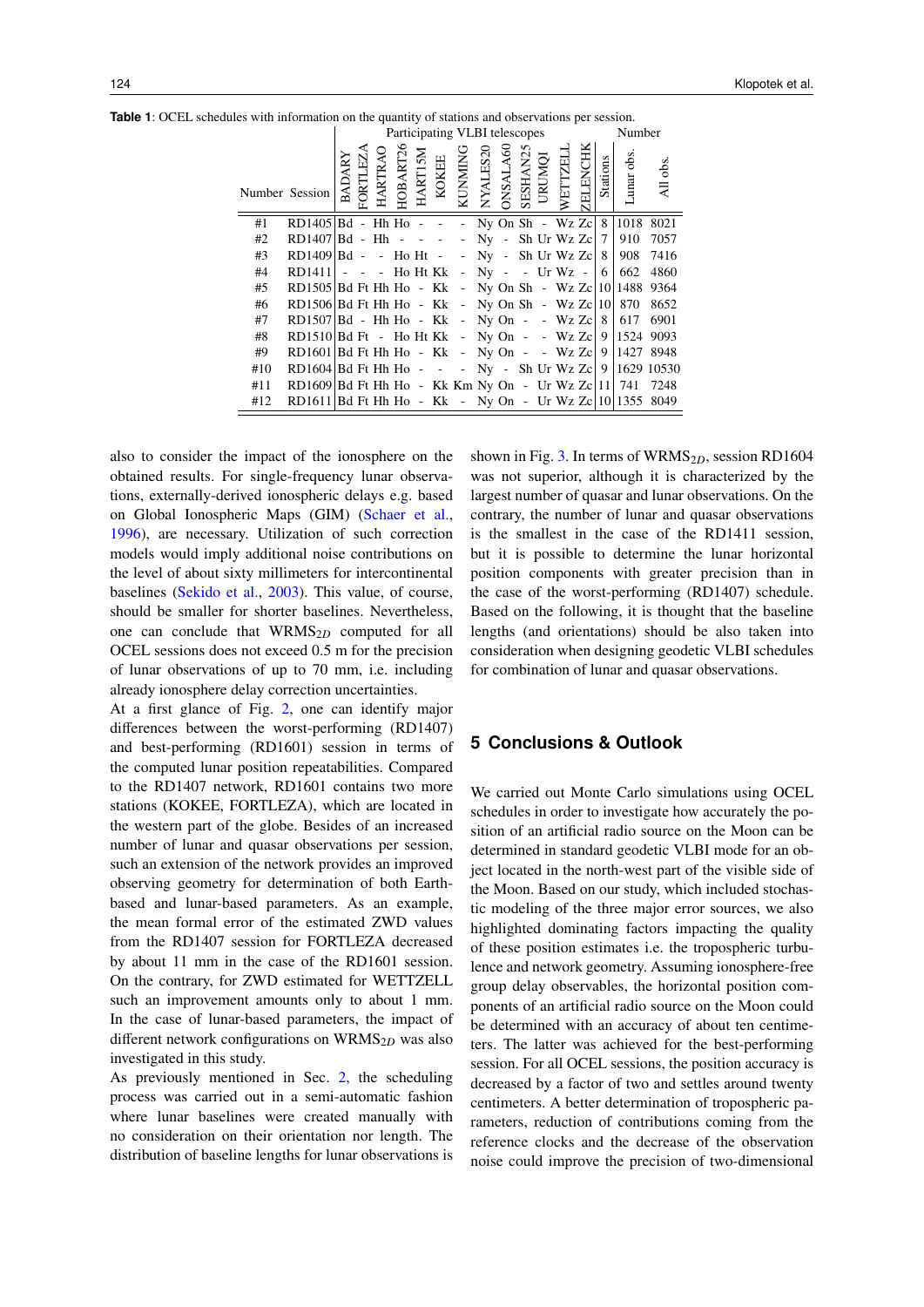

**Fig. 2**: (a) The performance of OCEL sessions in terms of the horizontal position accuracy of the lunar lander (located at 44.12<sup>o</sup> N and 19.51° W in the Moon's body-fixed reference frame) in dependence upon the measurement precision of lunar observations. Black triangles depict the mean performance based on all twelve sessions. The repeatabilities for the best-performing session are illustrated using red circles (RD1601), whereas the blue pentagons represent *WRMS* <sub>2D</sub> for the worst-performing OCEL session (RD1407). (b) The scatter plot and histograms of the lander's 2D position solutions are based on all OCEL sessions and a lunar observation precision of 15.97 mm. The included error ellipse represents the confidence level of  $1-\sigma$ .



**Fig. 3**: The distribution of baseline lengths for lunar observations presented for all sessions (OCEL - hashed) as well as the worstperforming (RD1407 - blue) and best-performing (RD1601 - red) schedules in terms of WRMS<sub>2D</sub>. For the sake of comparison, sessions with the smallest (RD1411 - light blue) and largest RD1604 - light red) quantity of lunar and quasar observations were also included in the figure.

lunar lander's position estimates. As presented here, the number of lunar observations per session is not the only factor important for the determination of the position components of a lunar lander. The maximization of the length of baselines used for lunar observations should be also taken into account while combining those with quasar observations within the same 24-hour geodetic VLBI sessions. Subsequent steps related to observations of lunar radio transmitters in geodetic VLBI mode concern studies on dedicated observing schedules as well as geodetic VLBI analysis of OCEL sessions.

Apart from the CE-3 mission, the performance of VLBI observations of artificial radio sources coupled with feasible processing chains is investigated nowadays by the geodetic VLBI community. An example can be observations of co-location satellites (Tang et al., 2016) or satellites of the Global Navigation Satellite Systems (GNSS) (Plank et al., 2017). Although the simulation results provide us with the knowledge on the potential of such new observation types, the observables extraction process is